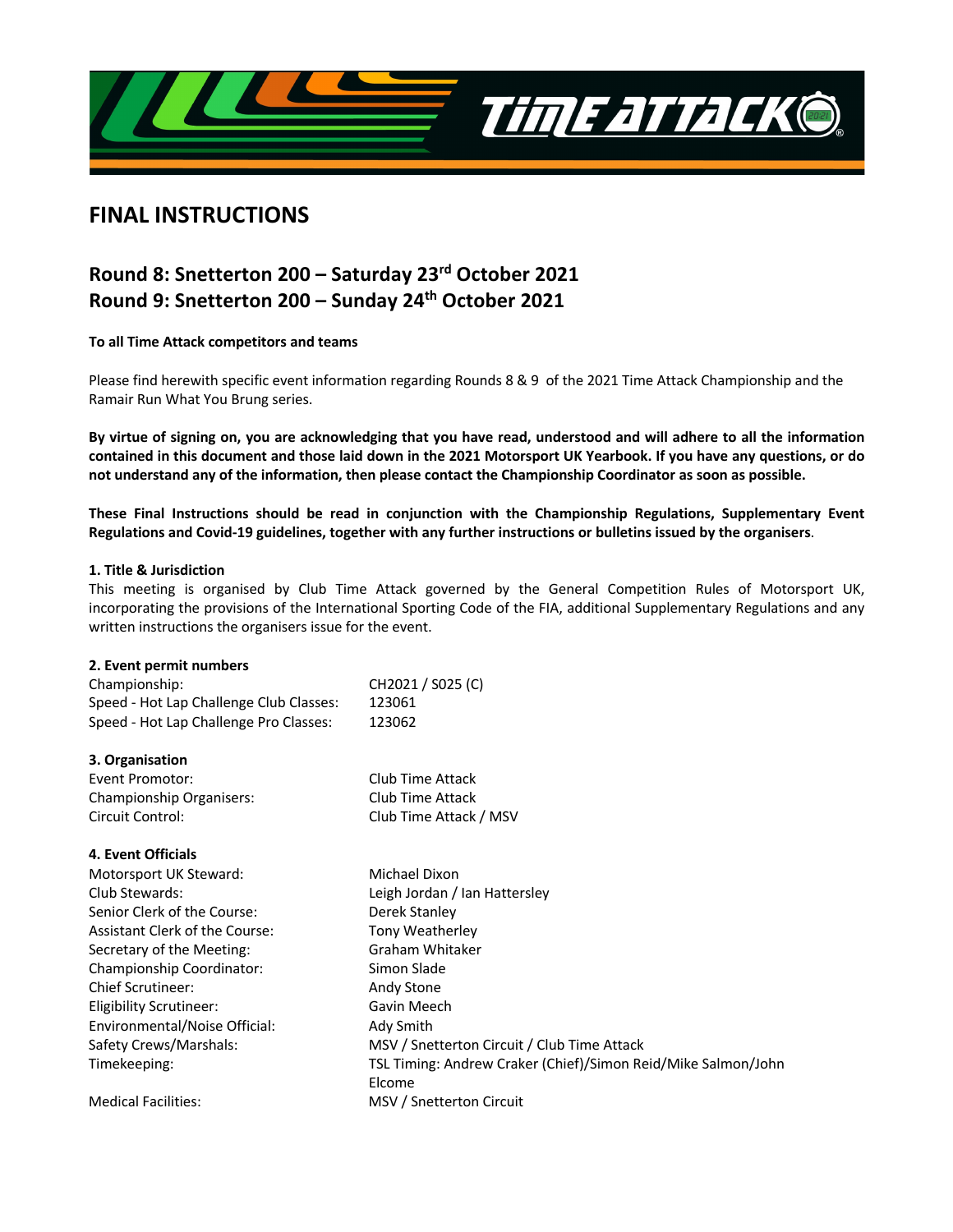## **5. Circuit location and entrance**

- The circuit address is: Snetterton Circuit, Norwich, Norfolk NR16 2JU
- Telephone: 01953 887303
- Website: www.snetterton.co.uk
- The main circuit entrance is the only vehicle entry point for competitors and vehicles.
- The 2-mile 200 version of the circuit will be used.
- Once inside the circuit, teams should proceed to the paddock & pit garages (see plan).



## **6. Covid-19**

• Competitors and team members must follow the guidelines issued by Motorsport UK and the venue, as well as take into account Government advice when it comes to practices and procedures regarding the spread of Covid-19. Organisers expect competitors and teams to set a good example for the championship and the sport as a whole.

## **7. Driving Standards**

- Competitors are reminded of their responsibility to understand and comply fully with all Motorsport UK regulations and flag signals. The Clerk of the Course will interview any competitor reported for failing to comply with these regulations. This may result in penalty applied in accordance with Motorsport UK Regulation [C2.1]
- If at any time the Clerk of the Course feels driving is not to a standard deemed safe, this may result in the driver being Black Flagged.
- Drivers' rules, vehicle regulations, event details and timetables are subject to change for the benefit of the event and prevailing circumstances. Competitors will be notified accordingly by an official bulletin.
- Please take note of the track limit regulations that will be reported by Judges of facts. Drivers contravening track limits (GR Q12.21.2) will have the corresponding lap time deleted.

## **8. Tickets/Passes/Wristbands**

- Each competitor will receive an email via the MSV on-line system from which entrance tickets can be downloaded.
- Competitors will also receive a link containing a vehicle paddock pass that must be downloaded, printed and displayed in the support vehicle windscreen at the entrance in order to gain access to the venue.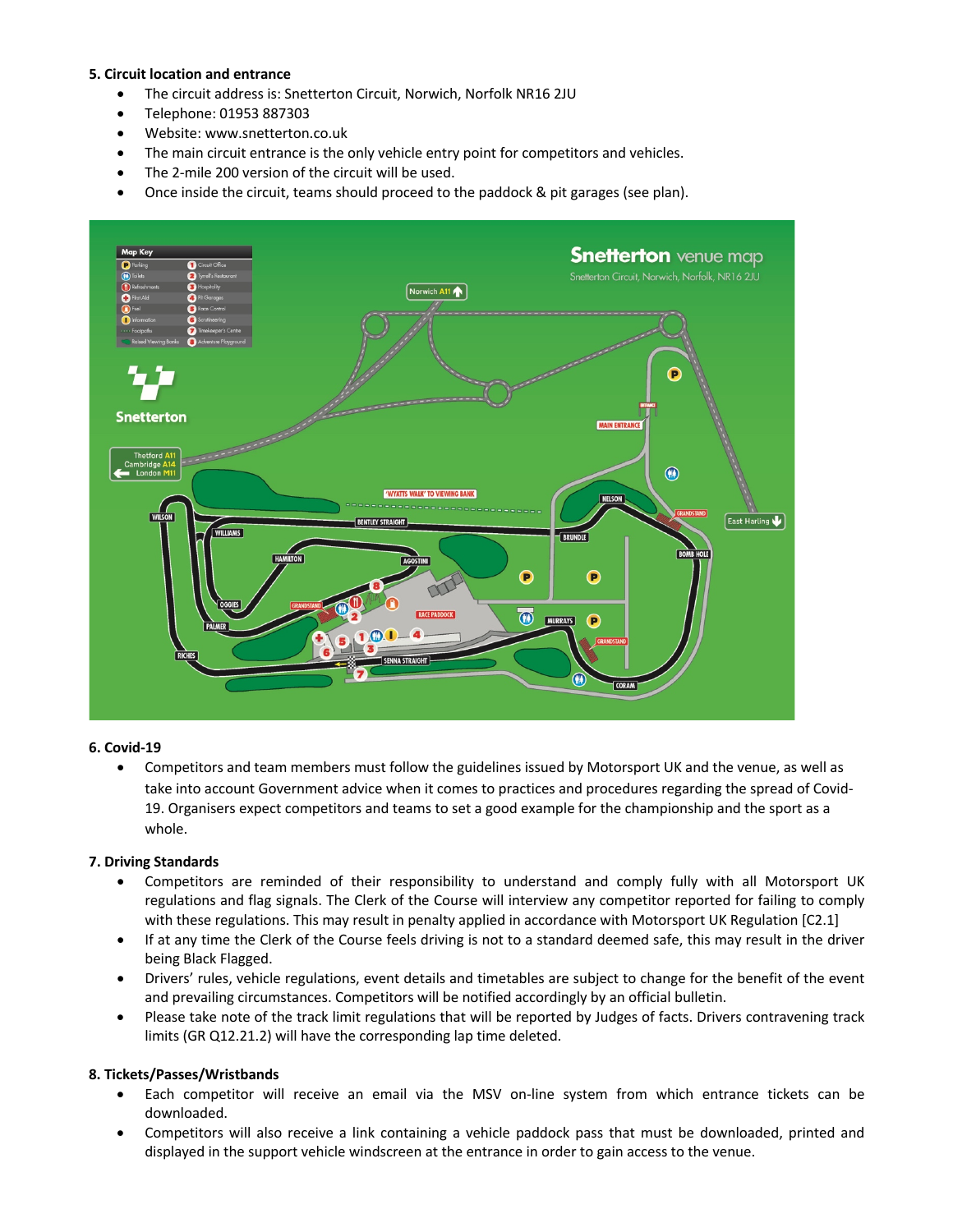- Drivers must collect a coloured wristband from the race office. This must be worn by the driver in order to gain access to the circuit. **No wristband, no access.**
- Teams will also receive four additional wristbands at signing-on. These wristbands are only for technicians/mechanics to allow access to the working area in the pit lane.

## **9. Entry/Set up times**

- Friday 22<sup>nd</sup> October: Competitors may gain access to the paddock and pit garages from 17.30.
- Setting up cannot take place until participants taking part in the track day have vacated.
- Saturday 23<sup>rd</sup> & Sunday 24th: Venue access is available from 7.00am. Please be aware of possible queues on Sunday.
- Competitors may stay overnight in the paddock. 24-hour security has been arranged by the circuit. Time Attack, MSV and Snetterton Circuit cannot be held responsible for any loss or damage to any competitor's vehicle(s) and/or equipment.
- Competitors must vacate the paddock by 21:00 on Sunday.

# **10. Scrutineering/Technical Checks**

- Pre-event scrutineering checks will be carried out remotely by scrutineers assessing the self-declaration forms that must be completed and returned by Thursday 21<sup>st</sup> October.
- **Time Attack Championship cars:** Cars will be checked before the first session and during both days.
- **RWYB cars:** Scrutineering will take place on Saturday from 12.15 and on Sunday at 8.00am in the scrutineering bay.
- Vehicles may be subject to further safety/technical checks at any time throughout the event. Full cooperation is required.
- Competitors should ensure their vehicle and personal equipment is fit and suitable for purpose and meets all the required vehicle safety criteria for the event before arriving at the venue.
- Vehicles may have a sticker / card placed on them once they have passed its checks.

# **11. Engine/Noise Pollution**

- Noise testing will be carried out before the first track session. The noise limit is 105db. ALL CARS MUST BE NOISE TESTED BEFORE BEING ALLOWED ONTO THE CIRCUIT.
- Engines of competing cars should not be started before 8.30am and after 18.45pm.

# **12. Driver Briefings**

A driver briefing will take place at the circuit on Saturday at 8.15am in in the meeting room above the circuit office. Drivers competing on Sunday only (not both days), must report to the Paddock Office (not circuit office) beneath Race Control at 8.15am. Drivers competing on both days only have to attend one briefing. RWYB: Drivers competing on Saturday will be briefed at 12.00. Drivers competing on Sunday only (not both days), will be briefed at 08.15. In both cases, drivers should report to the Paddock Office (not circuit office). Drivers competing on both days only have to attend one briefing.

- All drivers must attend. Not doing so is in contravention of Motorsport UK Regulation [G 5.3.6] and may lead to a penalty, If for any reason a driver is unable to attend they must contact the championship coordinator Simon Slade: simon@timeattack.co.uk / 07966 153555.
- Only the driver may attend the briefing.

# **13. Signing-on**

- Signing on will be covered by the filling-in and submitting of the self-declaration forms that must be completed and returned by Thursday 21<sup>st</sup> October.
- Competitors should bring their Motorsport UK competition licence and any other supporting documentation to the meeting, such as medical certificates (if applicable), as these will be visually checked when drivers collect their wristband from the Paddock Office beneath Race Control.

# **14. Pit garages, paddock and parking**

- Pit garages have been allocated, the location of which is indicated on an accompanying document.
- Competitors not allocated a pit garage will be located in the paddock as shown on the plan. Competitors situated outside will need to provide their own shelter.
- Working areas must be kept area in a neat, tidy and safe condition.
- The public are allowed into the paddock area. Please ensure your area is not left unattended and valuables are stowed in a safe place.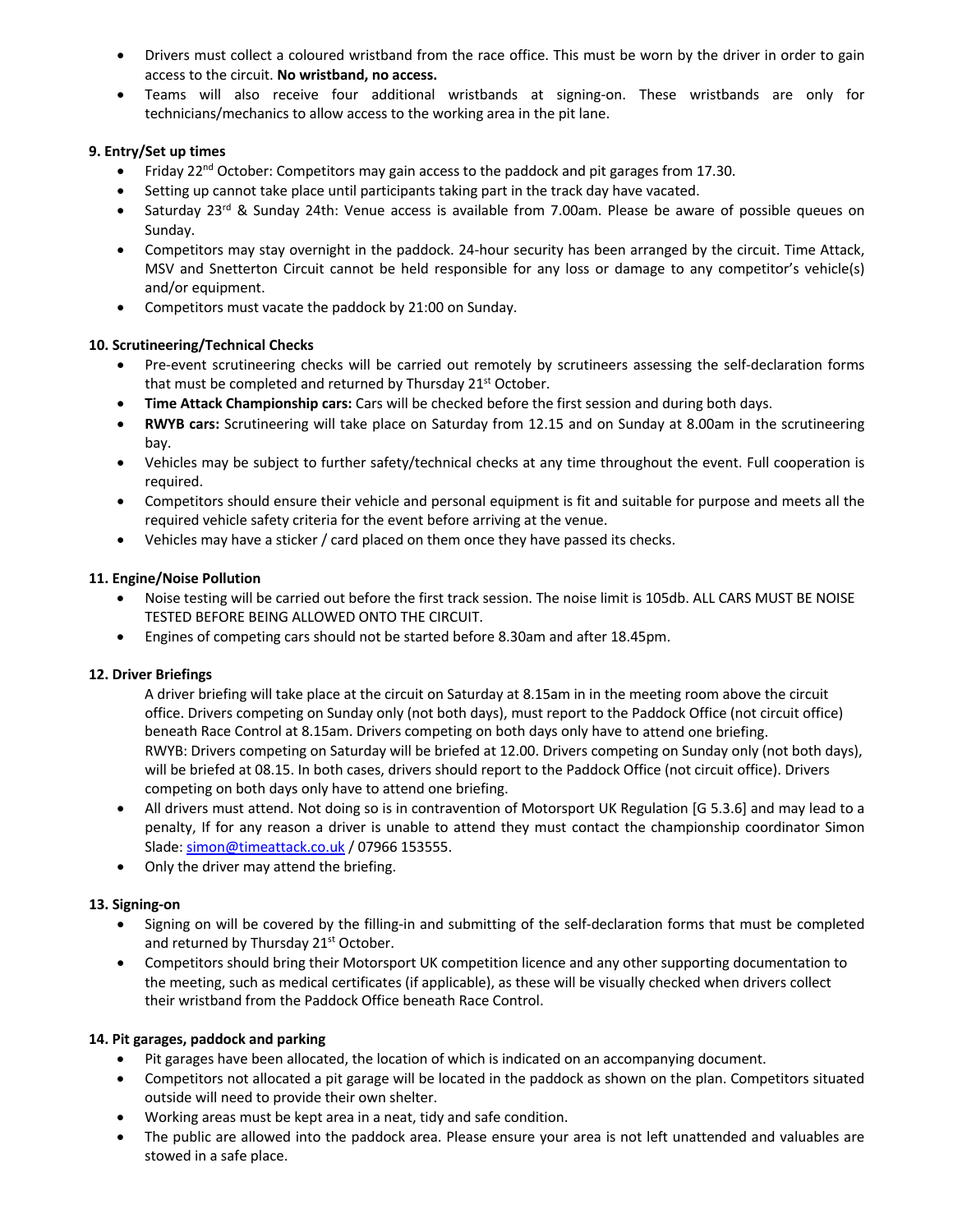- Please park your team support vehicles as neatly and as tidily as possible. This will be monitored and teams will be asked to move their vehicles if they are not parked correctly.
- Trailers must be parked in the area indicated (see plan).
- Any person (or team) failing to comply with the paddock rules will be subject to a £50 fine. This money will be placed into a fund for use at the end of the season, as deemed appropriate by championship officials.

## **15. Paddock procedures**

- The use of vehicles is not permitted unless towing a trailer for the purpose of transporting ancillary motor race equipment in the pit & paddock area. No competitor may use a support vehicle in the pit road at any time unless authorised by a race official. Any misuse of "support vehicles" will be brought to the attention of the Senior Officials and appropriate action may be taken.
- The roadways within the Paddock Area and any Fire Lanes must be kept clear of all vehicles at all times. A 10 mph speed limit is in force in all areas of the venue.
- Scooters are permitted on the venue, where the rider holds the appropriate licence. Mini Moto's are NOT permitted on site. Passengers are not permitted to ride on quads, unless the quad bike is specifically designed to carry passengers. Scooters and quad bikes are not permitted on any grass verges, banks, or any general public areas such as trade malls, and they must adhere to designated vehicle routes. Scooters and quad bikes must be in a road worthy condition and fitted with lights. No one without a valid driving licence is permitted to drive a scooter or quad bike. Alcohol is strictly prohibited whilst driving any vehicle at the Venue. Riding on trailers is strictly prohibited. Tail lifts must be left either up or down. Anyone found in breach of any of these terms will have their vehicle confiscated.
- All vehicles and team equipment is left at the owners risk and neither the organisers nor circuit operators can be held liable for any loss or damage, howsoever caused.
- Where vehicles with tail lifts are being used at the venue, the operator must ensure that the tail lift is never left down, including in the halfway position, other than when loading/unloading is being undertaken.

## **16. Pit Lane**

- The outer lane is to be kept unobstructed to allow safe passage of cars at all times.
- No work should be carried out in the pit lane unless the car is 'in session'.
- The onus shall be on all drivers to take due care and drive at minimum speeds in the Pit Lane. **Please observe the pit lane speed limit of 50kph.**
- Refuelling in the pit lane is not permitted.
- Only team members with wristbands will be allowed into the pit area.
- Only one person from each team may access the pit wall at any one time for the purpose of signalling.
- **Children under the age of 16 years are not permitted in the pit lane area.** If associated with a team, contravention to this rule will lead to the driver responsible being penalised or disqualified from the meeting.

## **17. Circuit layout, track access and exit**

- The 2-mile 200 version of the circuit will be used.
- Teams will be called to session. **PLEASE BE READY!**
- Cars will be directed to line up in the pit lane. A marshal will then release cars onto the circuit.
- Competitors without a pit garage will access the circuit via the pit lane entry gate.
- At the end of each track session all vehicles must slow down after taking the chequered flag, continue around the circuit and leave the track via the normal pit lane entrance.
- Following each session, competitors may be asked to enter Parc Fermé, where they will be held pending technical checks until instructed to return to their pit garage/paddock area by an official.
- Should a vehicle stop trackside, drivers will be approached by a marshal at a distance. Drivers should indicate they are by okay giving them the thumbs up signal. Failure to do so will mean that additional help will be called for to assist personally and to move the vehicle.
- Please follow marshals' directions at all times.

## **18. Race Day Information**

- The organisers will try to run the programme as published but reserve the right to delay or bring forward event times to suit the conditions of the day.
- There will be no printed results and official bulletins etc. These will be sent to drivers electronically via a WhatsApp group as soon as they become available and will be posted on the virtual notice board, which can be found by clicking the link in the footer of the Time Attack website: www.timeattack.co.uk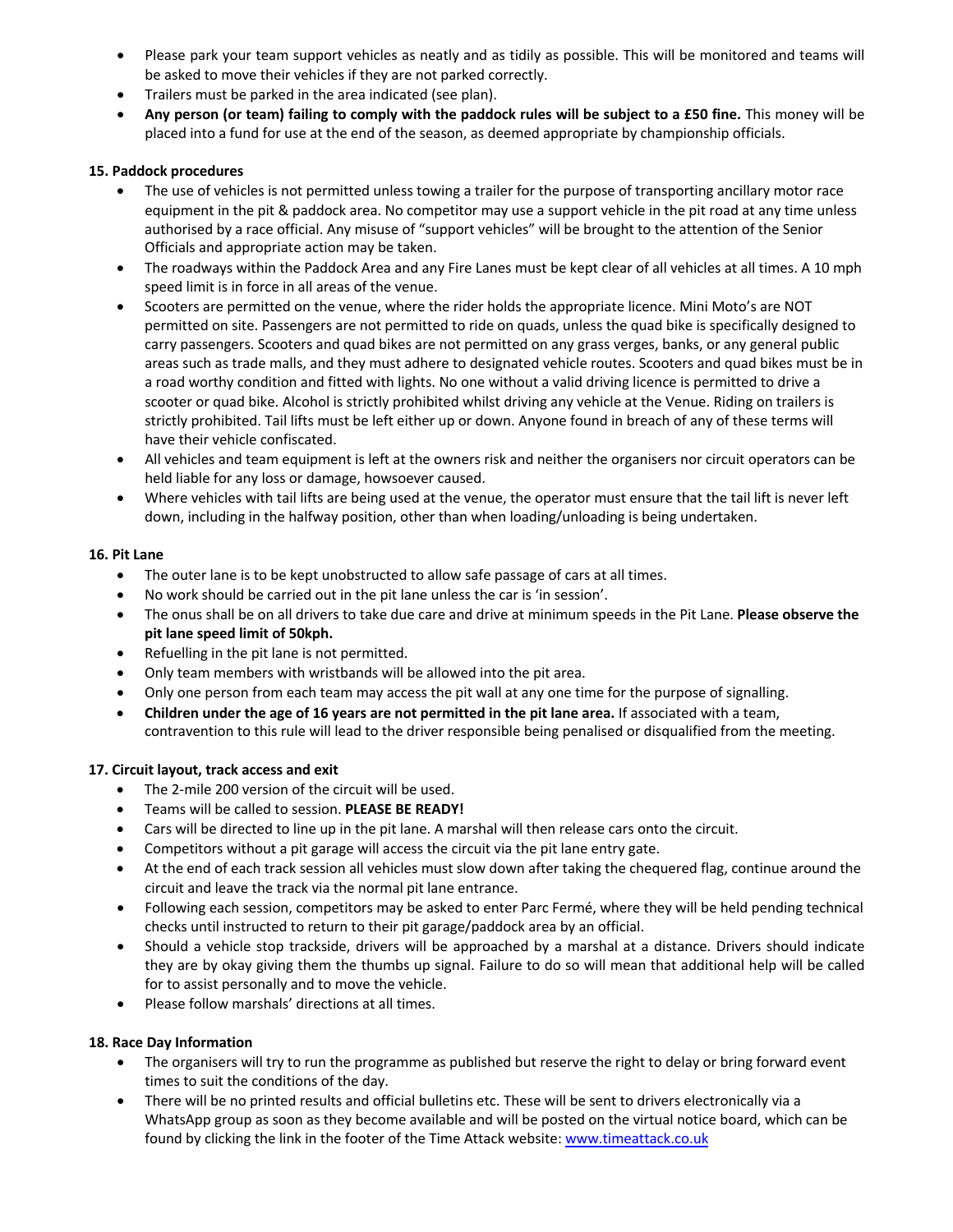## **19. Judicial, Protests & Appeals**

- Following the procedures instigated to deal with the effects of Covid-19, paperwork will now be handled electronically.
- All paperwork must be lodged with the Senior Clerk of the Course (derek@timeattack.co.uk) who will then process this as appropriate. If there is a need for a face-to-face interview, a face covering may be required. There is no change to the time limits related to judicial procedures that can be found in the Motorsport UK Yearbook.
- Due to the restrictions of COVID-19 judicial forms will no longer be signed and paper copies will not be distributed and will instead be sent electronically (email, WhatsApp etc) to the recipient. For judicial and appeals purposes the time of issue will be deemed to be the time the decision was sent, unless the recipient is informed verbally, when the time commences at the time notified verbally as stated on the relevant Clerk of the Course decision sheet.
- All decisions will be posted on the virtual noticeboard, which can be found on the Time Attack website (see above)
- Protests & Appeals should be made in accordance with Motorsport UK Regulation [C 5]. They must be submitted electronically and emailed to the Senior Clerk of the Course: derek@timeattack.co.uk. Mobile number: +44(0)797 957 6293.
- Protests and appeal forms are available on the Time Attack website via the following link: www.timeattack.co.uk/competitors-area

## **20. Transponders**

- Drivers are reminded that transponders must be fitted in keeping with TSL guidelines.
- If drivers do not have their own and need to hire a transponder, they may do so from the event timekeepers TSL Timing. These do not have to be booked in advance, as it will be assumed that if you don't have a transponder, you will need to hire one and they will be brought to the circuit.
- Transponders can be collected from the paddock office. They must be returned to the paddock office and deposited in a container.
- Cost of hire is £15 for the day. Competitors should bring cash in an unsealed envelope with their name and competition number on it.
- There is no deposit required. Instead, if the transponder is not returned on the day, TSL will invoice the driver for the cost of a new unit.
- If drivers have their own transponder, they must ensure that its number is registered before the start of the sessions.

## **21. Video Equipment**

- Video equipment must not be fitted to any vehicle without express permission if it is to be used for commercial purposes. Any driver/team transgressing this regulation maybe subject to a fine of £1,000 and disqualified from the meeting. Once permission has been obtained video equipment must be fitted to the vehicle prior to scrutiny and the scrutineer must be advised.
- The name Time Attack and the Time Attack logo are registered trade marks and cannot be used without written permission from Time Attack Ltd.

## **22. Merchandising**

• All merchandising rights on the venue belong to Time Attack Ltd. Any competitor found to be selling merchandise without prior written authorisation will be liable to immediate payment of the relevant sales site fees before being allowed to practice or compete.

# **Vehicle/Safety/Event Rules and Regulations**

At all times whilst in the confines of the venue competitors should comply with these guidance notes.

Ensure you have made thorough safety checks to your vehicle. You will be having vehicle safety checks carried out secondary to your own before the start of the event. Also a technical representative will be checking your vehicle conforms to the vehicle regulations. Any vehicle deemed to be unsafe or not conforming to the regulations will be Disqualified from the meeting until such time as any defects are rectified. Your vehicle must be available for a safety check at any time throughout the event(s).

## **Usage and storage of Petrol**

• All petroleum spirit must be stored in metal containers complying with the relevant British Standards and away from any source of ignition/flame.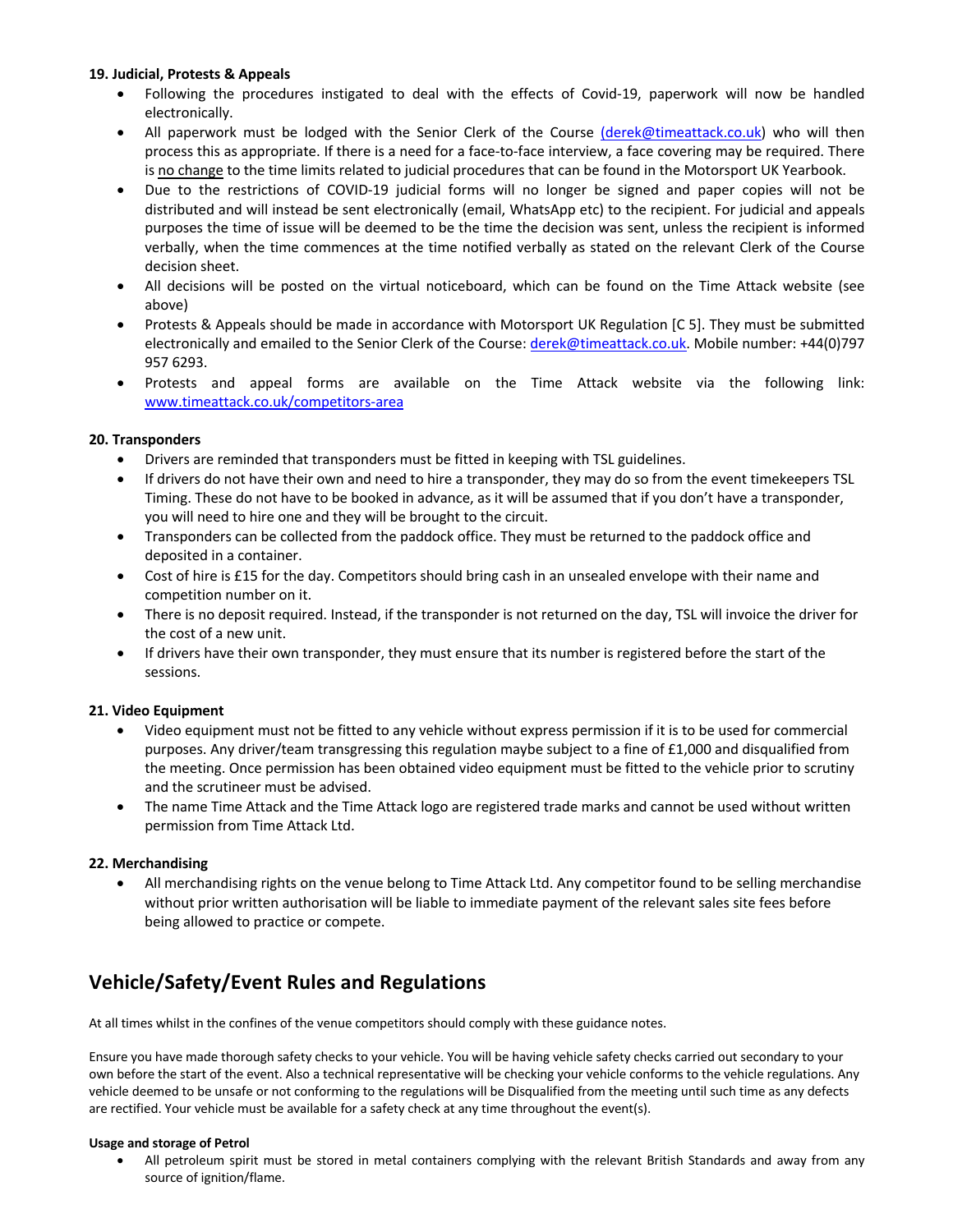- All containers must be marked as having petrol inside.
- All empty containers must be removed from the venue after the Event.
- Petrol is to be used as a fuel only, and not for any other purpose.
- All vehicle refueling is to take place in the open air. The person in charge of the refueling process must enforce a no smoking ban.
- Your attention is drawn to the Petroleum (Consolidation) Act 1928, and the Petroleum Spirit (Motor Vehicles) Regulations 1929.
- Competitors and entrants are reminded that fuel is available for sale at the Venue. As such it is unnecessary for competitors to carry large quantities of fuel inside vehicles.

#### **Hazardous Substances**

- Some vehicle parts, for example brake and clutch linings contain asbestos. Entrants are encouraged to use non-asbestos substitutes wherever possible. Where asbestos is used, every effort should be used to prevent asbestos dust getting into the air.
- Some mineral oils may cause skin cancer. Prolonged contact should therefore be avoided wherever possible. Where contact does occur any contamination should be washed off immediately. The wearing of contaminated clothing (including overalls) should also be avoided.
- Various other substances may cause disease or ill health even after very short exposures. Manufacturers and suppliers of such substances are obliged to provide customers with information about the possible harmful effects of their products upon request.
- Where any person is at work, the requirements of the Control of Substances Hazardous to Health (COSHH) Regulations 1988, must be complied with.

#### **Electrical Safety**

- All electrical equipment must be maintained in a safe condition.
- Extension leads cables should be flexible and not of semi rigid cable of the type used for household wiring and covered by matting. Neoprene covered cable will resist damage by oil.
- All electrical equipment to be used externally should be weatherproof.
- Hand tools should preferably be of the "double insulated" or "all insulated" type, as these provide valuable protection against electric shock.
- Electrical equipment and hand tools should not be used in areas where flammable vapours may be present, for example where fuel is being stored or refueling is taking place.
- Where any person is at work the requirements of the Electricity at Work Regulations 1989 must be complied with.

#### **Fire Precautions**

- Smoking is prohibited in all pit garages and in the pit lane.
- All potential sources of ignition should be kept away from petroleum spirit and vapours.
- The lighting of barbecues is prohibited in the paddock and pits area and cooking is not permitted in the pit garages.
- Fire extinguishers should not be removed from fire points unless they are to be used on a fire.
- All fires must be reported immediately to an official or member of the Venue management.
- Teams/drivers are encouraged to train their members in the correct use of fire extinguishers.
- All fire notices and orders to evacuate must be complied with.

#### **Compressed Gas Equipment**

- Air blasts from the over inflation of tyres can cause injury. Tyres should therefore not be inflated to pressures above the manufacturers' recommendations.
- All airlines should be in good condition and be inspected regularly.
- Always stand clear when inflating tyres.
- Any form of horseplay involving compressed air or gas is prohibited.
- Compressed gas cylinders should be stored in accordance with the relevant working practices.
- Where any person is at work the requirements of the Pressure Systems and Transportable Gas Containers Regulations 1989, must be complied with.

#### **Jacks and Axle Stands**

- Vehicles should only be raised on jacks which are in good condition, and rated to lift the vehicle weight safely.
- Jack vehicles only on level undamaged floors.
- Use the hand brake and /or chocks to stop the vehicle moving.
- Jacks, should only be used for lifting the vehicle. Axle stands should always be used to support the vehicle weight.
- Vehicle engines should not be run whilst the weight of the vehicle is supported by axle stands

#### **General Working Practices**

- All working areas should be kept clean and tidy, and any waste should be removed regularly and placed in the containers provided.
- All spillages should be cleaned up immediately.
- All trailing wires and hoses should not be allowed to create a trip hazard.